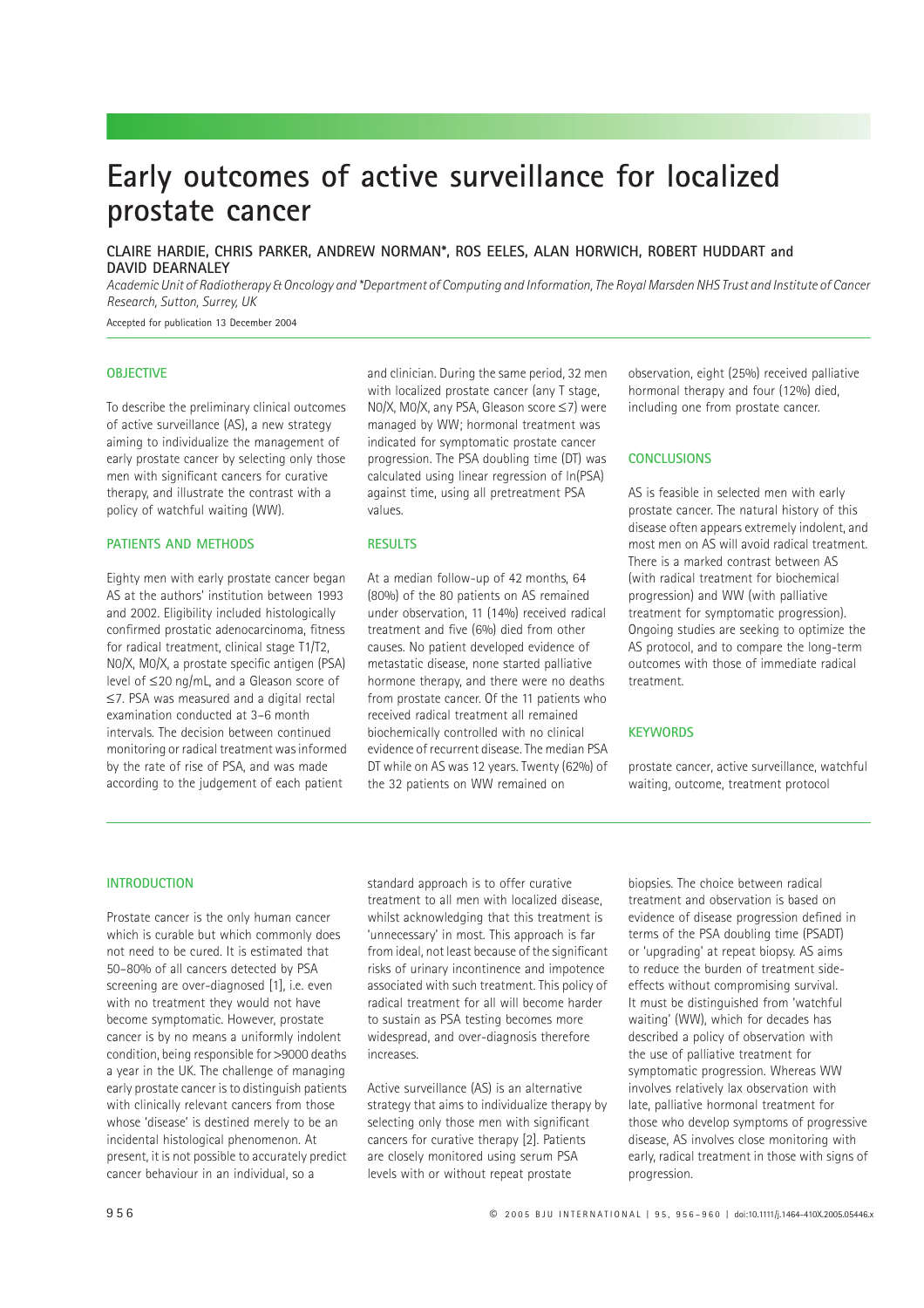| Variable                  | <b>AS</b>      | <b>WW</b>   | TABLE 1                       |
|---------------------------|----------------|-------------|-------------------------------|
| Median (range) age, years | $70.5(59-81)$  | $77(60-91)$ | The patients' characteristics |
| T stage, $n(96)$          |                |             |                               |
| T1a/b                     | 14(17)         | 4(12)       |                               |
| T <sub>1c</sub>           | 39 (49)        | 6(19)       |                               |
| T2a                       | 23(29)         | 12 (38)     |                               |
| T <sub>2</sub> b          | 4(5)           | 6(19)       |                               |
| T <sub>3</sub>            | $\overline{0}$ | 4(12)       |                               |
| Gleason Score             |                |             |                               |
| < 6                       | 73 (91)        | 23(72)      |                               |
| $\overline{7}$            | 7(9)           | 9(28)       |                               |
| Initial PSA, ng/mL        |                |             |                               |
| $<$ 4                     | 17(21)         | 3(9)        |                               |
| $4 - 10$                  | 42 (52)        | 3(9)        |                               |
| $>10-20$                  | 20(25)         | 16 (50)     |                               |
| $>20$                     | 1(1)           | 10(31)      |                               |

Since 1993, the Royal Marsden Urology Unit has offered an AS policy as a management option for favourable-risk early prostate cancer, and here we describe the preliminary outcome of this approach. The outcome of men managed by WW during the same period was included to illustrate the contrasts between these approaches.

### **PATIENTS AND METHODS**

At the Royal Marsden Hospital, 80 men with early prostate cancer began AS between April 1993 and February 2002. Eligibility requirements included fitness for radical treatment (either radical prostatectomy or radical radiotherapy); clinical stage T1–2, N0/X, M0/X disease; an initial PSA level of  $\leq$ 20 ng/mL and biopsy Gleason score of  $\leq$ 7. These 80 patients represent  $\approx$  10% of those with localized prostate cancer referred to the Royal Marsden Hospital during this period, with most of the remainder having immediate radical treatment. The AS cohort was a subgroup selected on the basis of favourable prognostic characteristics and according to patient preference. Between 1993 and 2003, 32 patients with clinically localized prostate cancer commenced WW at the institution; there were relatively few because most suitable men would be managed by their local urologist rather than be referred to a tertiary cancer centre. Patients with any T stage, N0/X, M0/X and any presenting PSA level were eligible for WW if they had a Gleason score of  $\leq$ 7 and were deemed unsuitable for radical treatment, typically because of advanced age and comorbidities. All biopsies were centrally

reviewed by a specialist genitourinary pathologist. The patients' characteristics are shown in Table 1.

The AS protocol consisted of serial PSA values and a DRE at 3–6-month intervals for the first 2 years, and every 6 months thereafter. Repeat prostate biopsies were not routinely taken and repeat imaging studies were only used if clinically indicated. The decision between continued monitoring or radical treatment was informed by the rate of rise of PSA, and was made according to the judgement of each patient and clinician. WW included serial PSA values and a DRE at 6-monthly intervals. Hormonal treatment, with either bilateral orchidectomy or LHRH analogue, was indicated if there was symptomatic prostate cancer progression.

In the early 1990s, 11 patients were graded as having well or moderately differentiated disease; to enable comparison, well differentiated tumours were grouped as Gleason  $\leq$ 6 and moderately differentiated as Gleason 7. Staging investigations included a bone scan and either CT or MRI of the pelvis, but were not used routinely for patients with a Gleason score of <7 and PSA < 10 ng/mL.

The PSADT was calculated using a linear regression of log(PSA) vs time, using all pretreatment PSA values, i.e. (log 2)/k, where k is the slope of the regression line. Categorical data were assessed using the chi-square test and Fisher's exact test, where appropriate. Continuous variables were compared using the Mann–Whitney *U*-test. Univariate and multivariate Cox regression analysis was used to test candidate prognostic factors (T stage, Gleason score, initial PSA level, age) for PSADT. As the PSADT is not evaluable for those patients whose PSA did not increase during the period of observation, k was used as the outcome variable.

# **RESULTS**

At the time of analysis (end of February 2003) the AS group had reached a median (range) follow-up of 42 (1–116) months and 64 (80%) of them remained on AS. Of the remainder, 11 (14%) had received or were receiving radical treatment, and five (6%) had died. No patients developed evidence of metastatic disease, none started palliative hormone therapy, and there were no deaths from prostate cancer. The median (95% CI) actuarial freedom from treatment at 5 years from start of AS was 79.2 (63.9–88.6)% (Fig. 1).

Of the seven patients on AS who had completed radical treatment, all remained biochemically controlled with no clinical evidence of recurrent disease, at a median follow-up of 20 (3–39) months from the date of treatment. Of these seven patients, five received radical radiotherapy and two, radical prostatectomy. One of the surgical cases was pT2b pN0 Gleason 3 + 3 adenocarcinoma with negative margins and a tumour volume of 1.3 mL. The second was pT3a pN0 Gleason 3 + 4 with focal extracapsular extension but specimen-confined disease, occupying 10% of the prostate volume, who received postoperative adjuvant radiation to the prostatic bed. Both patients remain biochemically controlled with a PSA level of <0.04 ng/mL, at a follow-up of 38 and 23 months from surgery, respectively.

At the time of analysis, three patients were undergoing radical radiotherapy and one was awaiting radical prostatectomy. The decision to start radical treatment was made after a median of 13 (3–77) months on AS. The reason for starting radical treatment was the rate of rise of PSA in nine, and the patients' preference in the absence of any increase in PSA in two patients.

The median PSADT was 12 years, while 25% of patients had a PSADT of <4.5 years. The distribution of k against time in the AS group is shown in Fig. 2, which provides an indication of the distribution of PSADT.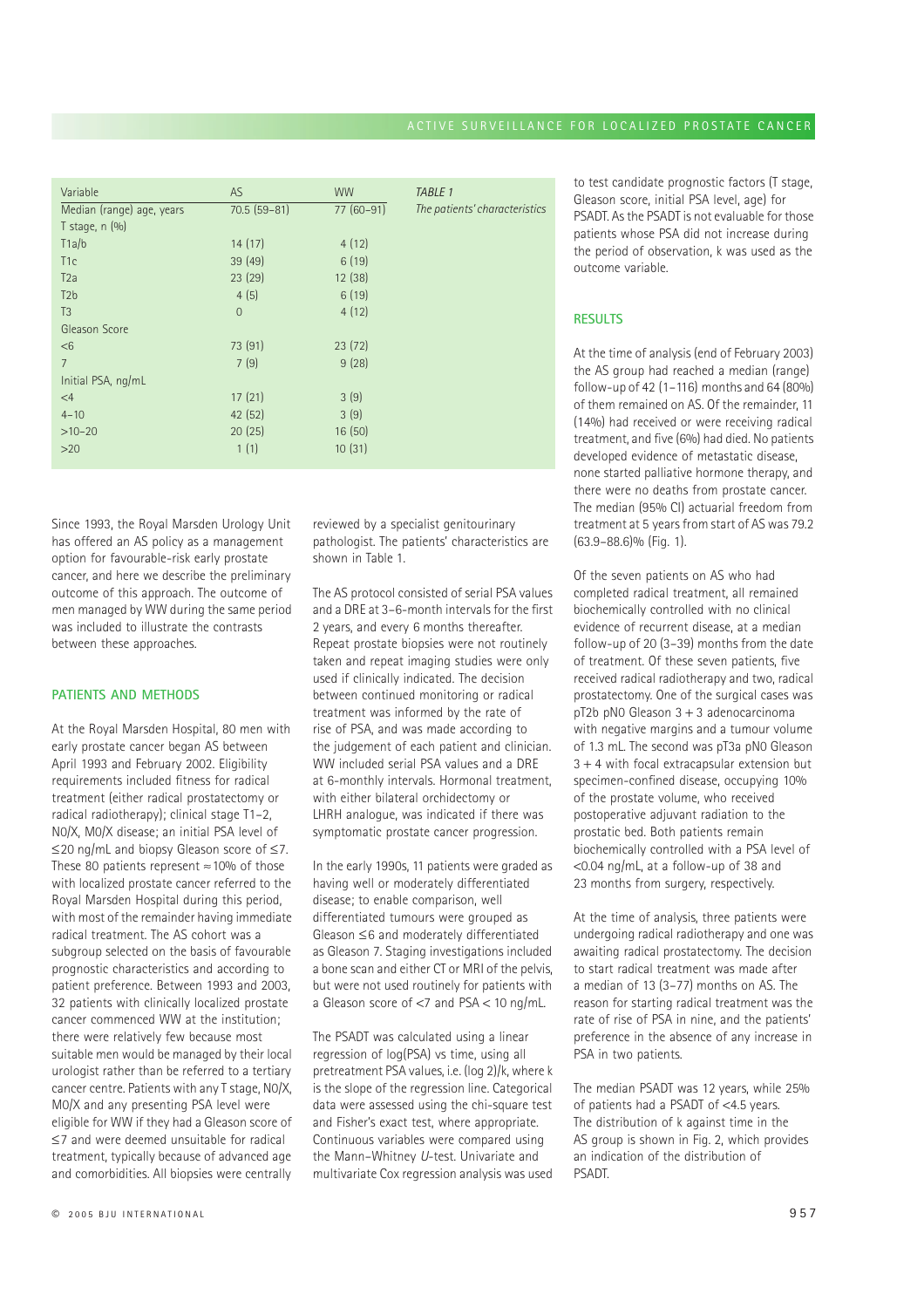## HARDIE *ET AL.*

There was no significant association between PSADT and either Gleason score or age; there were associations with borderline statistical significance between a rapid PSADT and higher T stage  $(P = 0.036)$  and initial PSA level  $(P = 0.039)$ . The association between PSADT and T stage  $(P = 0.042)$ , but not initial PSA level  $(P = 0.11)$ , remained statistically significant on multivariate analysis (Table 2).

Comparing the WW with the AS group showed that men on WW were significantly older, with a higher presenting PSA level and higher T stage (all *P* < 0.001). Twenty of the 32 (63%) patients on WW remained on WW at a median follow-up of 41 (7–91) months. Of the remainder, eight (25%) were receiving either continuous or intermittent hormonal therapy, and four (13%) had died, one from hormoneresistant metastatic prostate cancer.

#### **DISCUSSION**

This report shows the feasibility of AS as an approach to managing favourable-risk, early prostate cancer. In this selected series most patients managed by AS avoided the need for treatment of their prostate cancer. The median PSADT of 12 years suggests an indolent course of disease in most patients. Although there was no evidence of clinically progressive disease, long-term follow-up will be required to confirm the safety and efficacy of this approach. The results also illustrate the contrast between WW and AS; whereas WW is a palliative strategy for men who are not expected to live long enough to benefit from radical treatment, AS is a radical strategy for younger men with favourable-risk disease, and which aims to identify the minority for whom curative treatment is necessary.

Although AS has been widely used on an ad hoc basis, the concept was formally described for the first time in 2001 by Choo *et al.* [3] from Toronto, in a report of the preliminary findings from a prospective single-arm study started in 1995. Eligibility was restricted to men with untreated, localized, favourablegrade prostate adenocarcinoma (T1b–T2b N0M0, Gleason score <7 and PSA < 15 ng/ mL). Men were followed every 3 months for the first 2 years and then at 6-monthly intervals, with a DRE and PSA testing at each visit. A repeat prostate biopsy was taken at 18 months. Indications for treatment were PSA progression, defined as a PSADT of  $<$ 2 years, and a final PSA level of  $>$ 8 ng/mL;



histological progression, defined as upgrading to Gleason score ≥8 on re-biopsy; or clinical progression. At the time of the latest update [4], 206 men had entered the study, with a median age of 70 (49–84) years and a median initial PSA level of 6.5 ng/mL. At a median follow-up of 29 months, 137 men (67%) remained on AS within the programme, 48 had received radical treatment, 17 had changed to a WW programme (i.e. no longer appropriate for radical treatment) and four had died from unrelated causes. Of the 48 men who had received radical treatment, 29 had met the criteria for disease progression, while the other 19 elected or were advised to have treatment without having met the criteria. The actuarial probability (SD) of freedom from disease progression was 67 (12)% at 4 years, suggesting that up to two-thirds of men could be spared radical treatment using this protocol.

Carter *et al.* [5] reported a different surveillance policy in 81 men with a median age of 65 years. Patients had T1c disease, a PSA density of <0.15 and favourable needle biopsy findings (Gleason score £6, no Gleason *TABLE 2 The relationship between PSADT and clinical characteristics in the AS cohort*

|                  | P          |              |  |
|------------------|------------|--------------|--|
| Variable         | Univariate | Multivariate |  |
| Gleason grade    | 0.891      | 0.521        |  |
| Age              | 0.301      | 0.697        |  |
| T stage          | 0.036      | 0.042        |  |
| <b>PSA level</b> | 0.039      | 0.110        |  |

grade 4 or 5 cancer, fewer than three cores involved and less than half of any one core involved). The men were followed with PSA and a DRE at 6-monthly intervals, and an annual prostate biopsy. Radical treatment was recommended for disease progression, defined as unfavourable repeat biopsy findings (any Gleason pattern 4 or 5, more than two biopsy cores involved, or more than half involved in any core). At a median followup of 23 months, 25 (31%) had disease progression.

Taken together with the present series, these reports confirm the feasibility of an AS policy,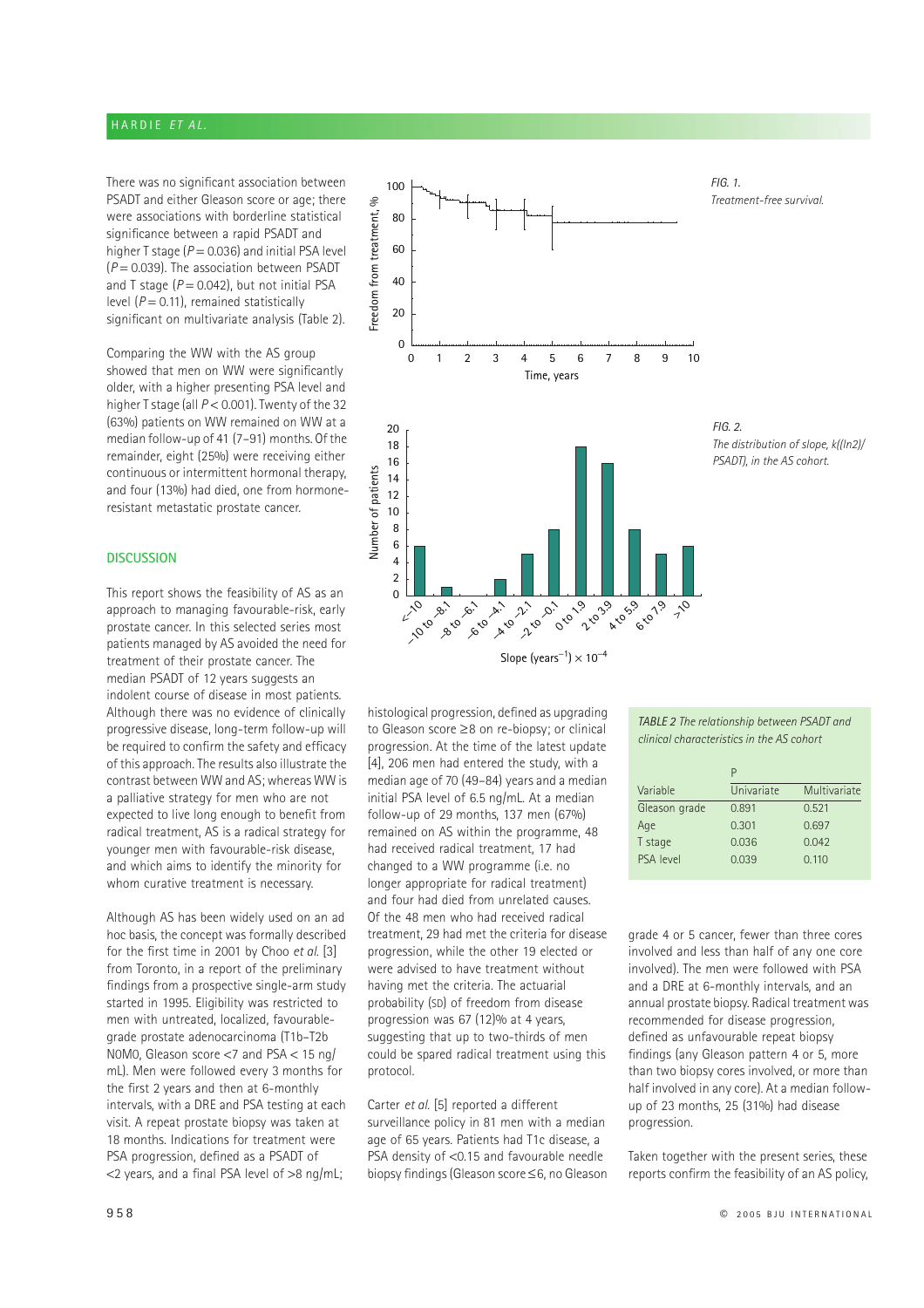although the short-term outcome data currently available must be regarded as preliminary. It will be important to assess longer term outcomes, including prostate cancer mortality. However, the long-term prostate cancer mortality associated with WW in men aged 60–70 years with favourablerisk, early prostate cancer is predicted to be  $\leq$ 10% [6] and it remains uncertain whether immediate radical treatment offers any survival advantage in this setting. While the long-term prostate cancer mortality associated with AS in young, fit men with favourable-risk early prostate cancer is unknown, in the worst possible case it will be as good as that associated with WW in such patients. Avoiding curative treatment in some patients and delaying it by a year or so in others (AS) can be no less effective than avoiding curative treatment in all patients (WW).

These reports highlight the lack of consensus on the criteria used to define disease progression requiring radical treatment in men who are on AS. The current series relied on temporal trends in PSA levels. The John Hopkins criteria are based on the results of repeat biopsies alone [5], whereas the Toronto group have used PSADT, biopsy findings and clinical criteria [3]. At present there is insufficient evidence to determine an optimum AS protocol. The use of the PSADT to guide management is based on the knowledge that preoperative serum PSA levels correlate significantly with the volume of prostate cancer in radical prostatectomy specimens [7], together with the observation that temporal PSA trends in untreated patients conform to an exponential model, suggesting that PSADT is constant over time for a given patient [8]. It seems intuitive that the PSADT will approximate to the rate of tumour growth. In support of this, the PSADT is well established as an important predictor of the risk of metastatic disease [9] and survival [10] in men with PSA failure after radical treatment, and in a report of 113 men on WW, McLaren *et al.* [11] found the PSADT to be the strongest predictor of clinical progression.

If the PSADT is a potentially useful measure of the rate of cancer progression, what is the appropriate threshold to use as an indication for radical treatment? Again it is not possible to make an evidence-based recommendation. The choice of PSADT threshold is necessarily somewhat arbitrary. A more rapid PSADT

threshold would spare more men the sideeffects of radical treatment, but if too short might merely identify a subset of men with subclinical metastatic disease. However, a longer threshold would mean that fewer men are spared treatment side-effects. The Royal Marsden policy is to use an individualized threshold for each patient, depending on absolute PSA level and life-expectancy (from actuarial tables), and assumes that low-grade prostate cancer seldom becomes symptomatic before the serum PSA level reaches 50 ng/mL. For example, a man with a PSA level of 6 ng/mL needs three PSA doublings before his PSA reaches 50 ng/mL. If his life-expectancy is 10 years, then his PSADT threshold will be  $\approx$ 3 years. However, if his life-expectancy were 20 years, then a threshold of 7 years would be more appropriate. In practice, the choice of PSADT threshold is an exercise in shared decisionmaking and is influenced by the relative importance that the patient places on treatment side-effects against possible improvements in longevity.

Initial analyses showed that the variation in the findings between initial and repeat biopsies, at least within the first few years of surveillance, reflect the limitations of sampling rather than tumour development [12]. If high-grade cancer is accepted as an indication for radical treatment, then there is an argument for a more extensive initial biopsy procedure, e.g. 12 needle cores, to minimize sampling error. If initial sampling error can be reduced in this way, subsequent repeat biopsies could then be taken less often.

A prospective study is now ongoing at the Royal Marsden, which aims to optimize the AS protocol, and to serve as a vehicle for translational research. Given the possibility, raised by the current analysis, of an association between PSADT and T stage and initial PSA levels, eligibility is now restricted to men with favourable-risk early prostate cancer (T1 or T2a, Gleason score  $\leq$  7, PSA <15 ng/mL, less than half of cores positive). Patients are monitored using monthly PSA levels to determine the optimum frequency of PSA testing and the minimum number of observations needed to make an accurate estimate of long-term PSADT. This is an important issue, as the aim of AS is to identify as soon as possible those men who will require treatment, at such a time when that treatment will be curative. Repeat prostate biopsies are taken every 2 years, to identify

evidence of histological progression. As part of this study, blood and prostate tissue are being banked for a range of laboratory studies aiming to identify biomarkers of prostate cancer behaviour.

In conclusion, AS is a feasible approach to managing favourable-risk, early prostate cancer. Most men on AS will avoid the need for treatment of their prostate cancer. Ongoing studies are seeking to identify the optimum schedule of PSA testing and repeat biopsy, the appropriate indications for intervention and the long-term efficacy of AS compared with immediate radical treatment.

#### **ACKNOWLEDGEMENTS**

This work was undertaken in The Royal Marsden NHS Trust, who received a proportion of its funding from the NHS Executive; the views expressed in this publication are those of the authors and not necessarily those of the NHS Executive. This work was supported by the Institute of Cancer Research, the Bob Champion Cancer Trust, the Cancer Research UK Section of Radiotherapy [CUK] grant number C46/A2131 and NCRI South of England Prostate Cancer Collaborative.

## **CONFLICT OF INTEREST**

None declared.

#### **REFERENCES**

- 1 **Yao SL, Lu-Yao G.** Understanding and appreciating overdiagnosis in the PSA era. *J Natl Cancer Inst* 2002; **94**: 958–60
- 2 **Parker CC.** Active surveillance: towards a new paradigm in the management of early prostate cancer. *Lancet Oncol* 2004; **5**: 101–6
- 3 **Choo R, DeBoer G, Klotz L** et al. PSA doubling time of prostate carcinoma managed with watchful observation alone. *Int J Radiat Oncol Biol Phys* 2001; **50**: 615–20
- 4 **Choo R, Klotz L, Danjoux C** et al. Feasibility study. watchful waiting for localized low to intermediate grade prostate carcinoma with selective delayed intervention based on prostate specific antigen, histological and/or clinical progression. *J Urol* 2002; **167**: 1664–9